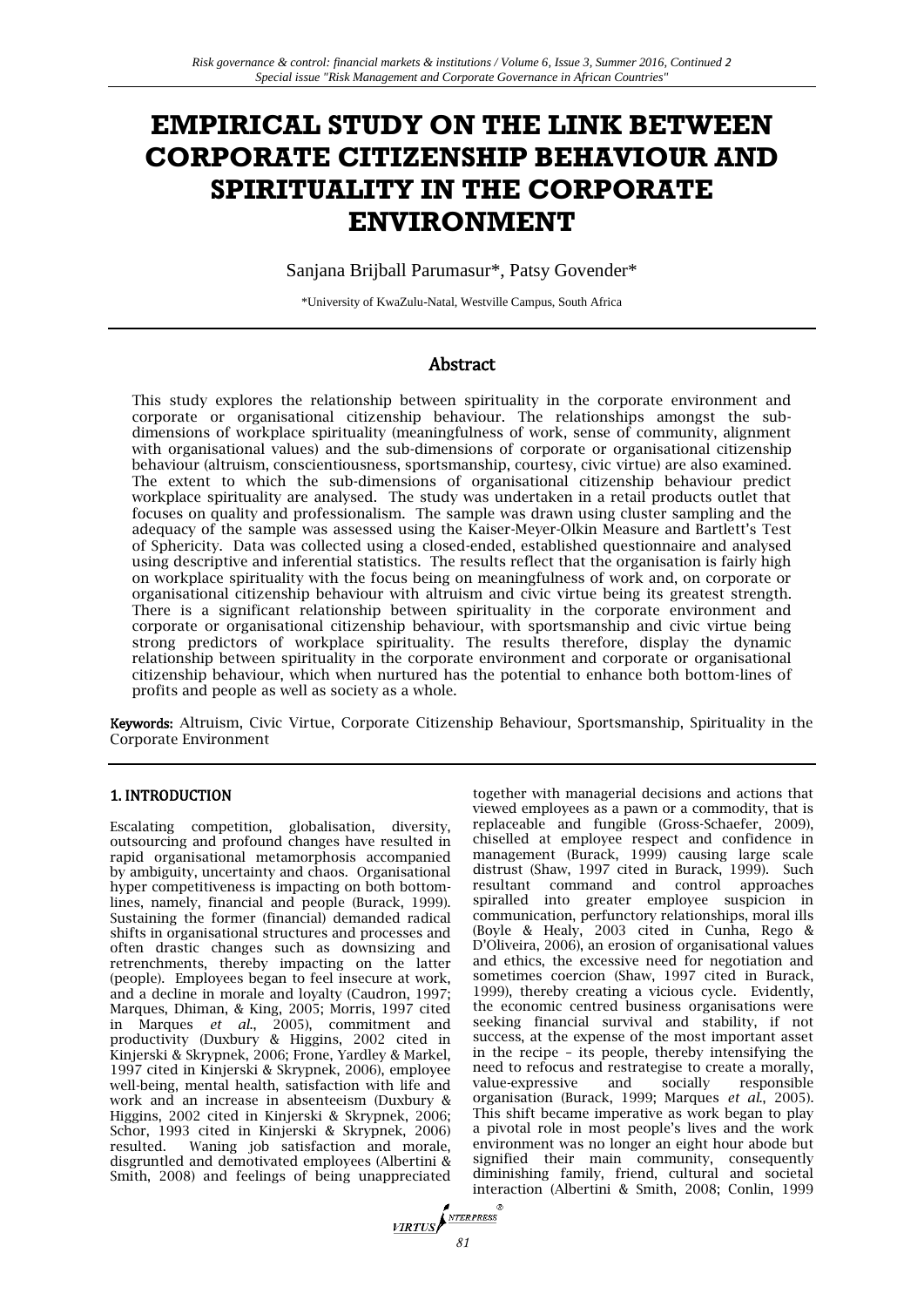cited in Bygrave & Macmillan, 2008; Fairholm, 1996 cited in Bygrave & Macmillan, 2008). The irony, however, is that whilst the parameters of work and personal lives merge, people are expected to compartmentalise themselves into their distinct work and social domains, leaving them "emotionally and metaphysically disconnected" (Fairholm, 1996 cited in Bygrave & Macmillan, 2008, p. 97). People are spending the majority of their waking hours at work, yet they are expected to leave the integral part of themselves, that is, their spirit at home and still be expected to give 100% of themselves at work (Albertini & Smith, 2008). This imbalance has resulted in stress, increased absenteeism, reduced morale, job satisfaction and productivity and has added to the current turbulent environments of contemporary organisations. Evidently, a critical aspect was missing and was impacting on the profitability of many organisations. Reengineering experts began to recognise the urgent need for an evolution in favour of the whole person at work.

It became increasingly clear that failing to recognise the benefits of the spiritual well-being at work (Tischler, Biberman & McKeage, 2002) and this divorce of the spiritual life and working life is a fatal dualism (Parker, cited in Johnson, 2007) resulting in tension (Schrage, 2000 cited in Marques *et al*., 2005). Evidently, people needed to start bringing more of themselves to the work environment, that is, their passion and creativity (Turner, 1999). Hence, business needed to be transformed "from an egotistical survival of the fittest built around greed to a new vision of commerce grounded in compassion and enlightened self-interest that is, at its heart, a spiritual phenomenon" (Moll, 2010, p. A.15). A shift from a profit centered focus to achieving congruence between profits, quality of life, spirituality and social responsibility concerns (DeFoore & Renesch, 1995 cited in Karakas, 2010; Walsh, Weber & Margolis, 2003 cited in Karakas, 2010) was imperative – a new way of thinking and working (Freshman, 1999) that was characterised by a transition from self-centeredness to interconnectedness (Capra, 1993 cited in Karakas, 2010), from materialism to a spiritual focus (DeFoore & Renesch, 1995 cited in Karakas, 2010; Fox, 1994 cited in Karakas, 2010; Neal, 1997 cited in Karakas, 2010) whilst still being financially rewarding. Contemporary corporate environments need to ensure the successful debut of workplace spirituality by nurturing a high-integrity work environment of trust and empowerment (Burack, 1999; Conger & Kanungo, 1988 cited in Karakas, 2010), human empathy (Rifkin, 2004 cited in Bygrave & Macmillan, 2008), reformulated values (Marques, 2005), recognition of the human resource roles and relationships, work and value of employees (Jaffe, Scott & Tobe, 1997 cited in Burack, 1999, Ulrich, 1998 cited in Burack, 1999), mutual understanding, respect and love (Marcic, 1997 cited in Burack, 1999) that is mind-enriching and heart-fulfilling (Karakas, 2010) and can maximise the creativity and potential of employees (Rego & Cunha, 2008), thereby bringing with it greater business efficiencies and increased effectiveness (Kim, 2009). This study, therefore, explores the relationship between two dimensions that are imperative in bringing about a humancentered focus and interconnectedness, namely, spirituality in the corporate environment and corporate citizenship behaviour.

#### 1.1. Definition and nature of workplace spirituality

Spirituality is often confused with religion (Brandt, 1996; Marques *et al*., 2005; Pin, Yoau-chau & Min, 2010). Whilst the latter looks outward depending on rites, beliefs, rituals and practices of tradition (Marques *et al*., 2005), the former has an inward orientation and is characterised as "a private, inclusive, non-denominational, universal human feeling" (Karakas, 2010, p. 91) that has no religious component or preference (Ashmos & Duchon, 2000; Itstime, 2009).

Whilst a multitude of perceptions, descriptions, interpretations and definitions of workplace spirituality exist (Marques *et al*., 2005), there is no clear operational definition of the concept (King & Crowther, 2004; Kinjerski & Skrypnek, 2004; van Tonder & Ramdass, 2009). This is partly due to its complexity (Freshman, 1999), especially when it is manifested in the work environment (Giacalone & Jurkiewicz, 2003b cited in Long & Mills, 2010) because defining workplace spirituality "is like capturing an angel – it's ethereal and beautiful, but perplexing" (Laabs, 1995 cited in Karakas, 2010, p. 91). Several researchers have attempted to describe, define and operationalise workplace spirituality (Ashmos & Duchon, 2000; Claude & Zamor, 2003 cited in Pin, Yoau-Chau & Min; Kinjerski & Skrypnek, 2004; Freshman, 1999; Milliman, Ferguson, Tricket & Condemi, 1999; Mitroff & Denton, 1999; Moore & Casper, 2006; Sheep, 2004 cited in Pawar, 2009a). According to Claude and Zamor (2003 cited in Pin, Yoau-Chau & Min, 2010, p. 162), workplace spirituality refers to "an individual's deeper discovery of life and work values, achieved through self-reflection and relationships in the workplace, including relationships with others, realizations of personal morality, and a general consideration for the globe". Salient characteristics of workplace spirituality include alignment of organisational and employee values (Mitroff & Denton, 1999), feelings of well-being and meaningfulness in work (a belief that one's work makes a contribution) (Albertini & Smith, 2008; Johnson, 2007; Ashmos & Duchon, 2000; Kinjerski & Skrypnek, 2004; Louw, 2005 cited in De Klerk-Luttig, 2008; Marques *et al*., 2005), having essential values such as inner peace and calm, caring, hope, authenticity and trust, honesty, integrity, goodwill, fairness, compassion, optimism and excellence (Albertini & Smith, 2008; Burack, 1999; Daniel, 2010; Gross-Schaefer, 2009; Mitroff & Denton, 1999) and a sense of community, reciprocity and solidarity, teamwork and citizenship (a connection with others and a common purpose) (Albertini & Smith, 2008; Daniel, 2010; Gross-Schaefer, 2009; Johnson, 2007; Kinjerski & Skrypnek, 2004; Milliman *et al*., 1999; Mitroff & Denton, 1999), a sense of wholeness and interconnectedness (Garcia-Zamar, 2003; Gross-Schaefer, 2009; De Klerk-Luttig, 2008; Marques, 2005; Marques *et al*., 2007 cited in Karakas, 2010; Marques *et al*., 2005; Milliman, Czaplewski & Ferguson, 2003; Mitroff & Denton, 1999) and perfection and transcendence, especially of ego boundaries, through work processes (Csikszentmihalyi, 1990 cited in Butts, 1999; Fry, 2003; Giacalone & Jurkiewicz, 2003b cited in Long & Mills, 2010; Kinjerski & Skrypnek, 2004). Marques, Dhiman and King (2006) have categorised workplace spirituality into internal, external and integrated factors. Heaton, Schmidt-Wilk and Travis (2004) used the concepts of 'inside-out' and 'outside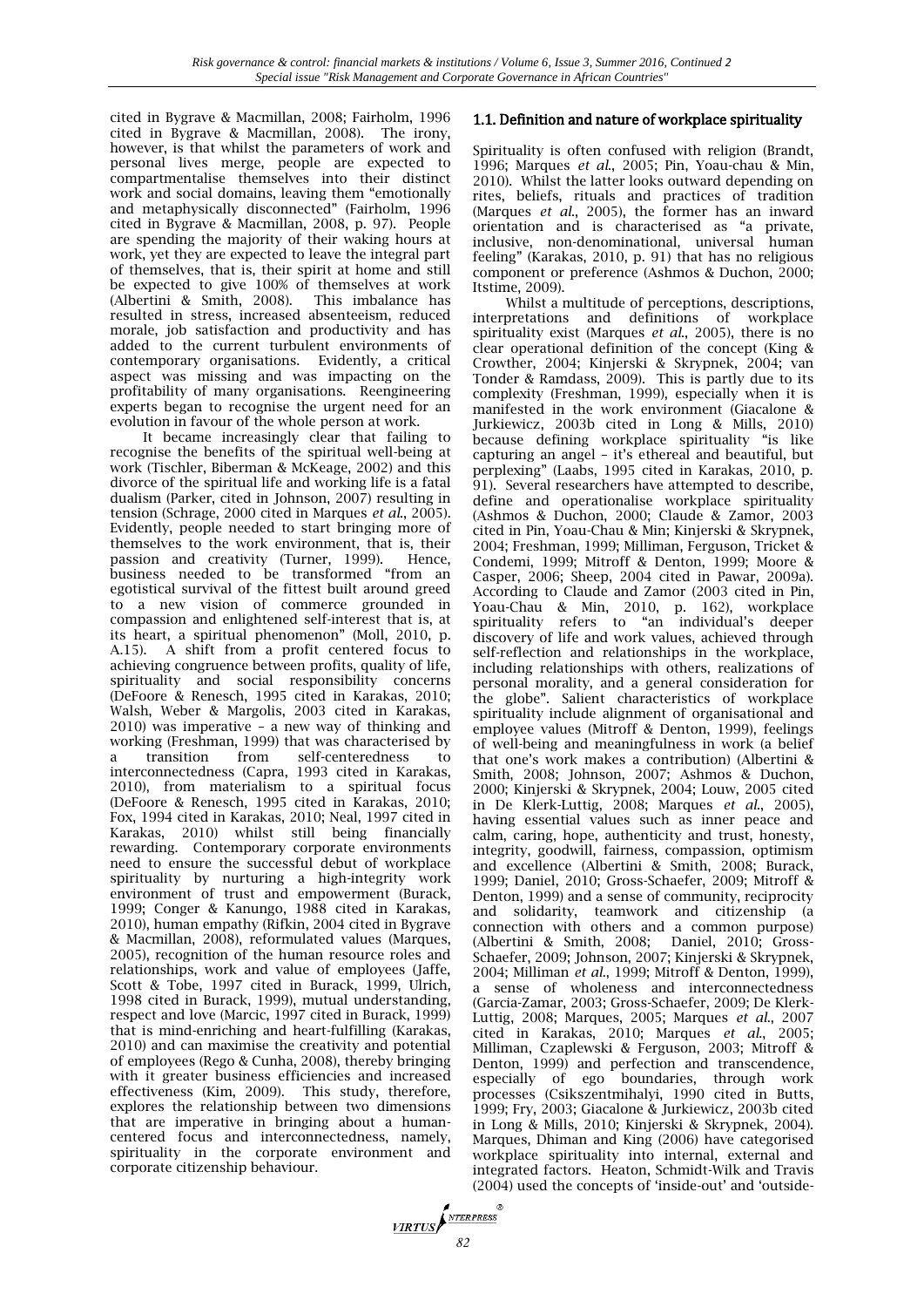in' to describe spiritual transformation or to facilitate spirituality in organisations. Other researchers have assessed workplace spirituality at the organisational level (Ashmos & Duchon, 2000; Jurkiewicz & Giacalone, 2004; Milliman *et al*., 2003; Mitroff & Denton, 1999; Pawar, 2009b; Pfeffer, 2003 cited in Rego & Cunha, 2008; Pin *et al*., 2010), the group level (Ashmos & Duchon, 2000; Mirvis, 1997 cited in Pawar, 2009b; Pawar, 2009b) and the personal/individual level (Ashmos & Duchon, 2000; Chakraborty, 1993 cited in Pawar, 2009b; Kinjerski & Skrypnek, 2006; Marques *et al*., 2005; Pawar, 2009b). Whatever the orientation, it is evident that workplace spirituality is based on principles, ethics and values that guide the daily actions and decisions of employees (Weston, 2002 cited in Marques, 2005; Burroughs & Eby, 1998 cited in Cunha *et al.*, 2006).

In this study, workplace spirituality is conceptualised in terms of the individual, group and organisational levels of interaction in order to obtain a more comprehensive perspective of the engagement of spirituality in the workplace. Furthermore, the study focuses only on three dimensions of workplace spirituality, namely, meaningfulness of work, sense of community and, alignment with organisational values which respectively correspond to the individual, group and organisational levels of interaction:

# 1.1.1. Meaningfulness of work

Employees want to engage in work that gives them a deeper sense of meaning, identity and purpose in their work and lives. It transcends the current practice of gaining meaning from external and materialistic outcomes to being soulful and generating inner depth. It goes beyond the threshold of being challenging or interesting and must provide a sense that one's work makes a contribution so as to enhance self-worth. This dimension assesses the extent to which employees enjoy work, are energised by work and the extent to which their work gives them personal meaning and purpose (Milliman *et al*., 2003).

# 1.1.2. Sense of community

This dimension of workplace spirituality provides employees with a deep sense of community and connectedness to others at work and the need to interrelate and unite towards achieving a common vision that transcends materialism. It emphasises the importance of shared values, integrity and unifying people in their daily interaction so as to enhance trust and group cohesion and destroy the vices of egoism, greed and self-centeredness. It assesses employees' sense of connection with coworkers and, the extent to which they support each other and are linked to a common purpose (Milliman *et al*., 2003).

# 1.1.3. Alignment with organisational values

This dimension assesses the congruence between the inner life and personal values of employees and the organisation's values, mission and purpose. It is based on the premise that individuals desire to work in organisations that contribute to the community, are ethical and operate within the realms of integrity. The aim is to ensure that ethics and values guide the daily actions and decisions of employees in the organisation. It assesses the extent to which employees feel connected to the organisation's goals, identify with the organisation's mission and values, and the extent to which the organisation cares about employees (Milliman *et al*., 2003).

#### 1.2. Research on spirituality in the corporate environment or workplace spirituality

Immense interest on workplace spirituality resulted in volumes of research relating to its definition, facilitation and outcomes. Research of the facilitation of workplace spirituality relate to enhancing spirituality through changed organisational values and ethics (Albertini & Smith, 2008; Fry, 2003), organisational conditions that corporate leaders need to promote (Ashforth & Pratt, 2003 cited in Pawar, 2009a; Kinjerski & Skrypnek, 2006; Marques *et al*., 2005; Milliman *et al*, 1999; Mirvis, 1997 cited in Pawar, 2009b), employee attitudes (Long & Mills, 2010), a knowledge-based economy (Lambert III cited in Moll, 2010), organisational culture (Daniel, 2010; Jurkiewicz & Giacalone, 2004; Turner, 1999) and organisational practices (Pfeffer, 2003 cited in Rego & Cunha, 2008). Research on the outcomes of workplace spirituality relate to the impact of a spirited workplace on customer service (Thomson cited in Albertini & Smith, 2008), employee turnover (McKinsey and Company cited in Albertini & Smith, 2008), commitment (Rego & Cunha, 2008), job involvement and organisation citizenship (Milliman *et al*., 2003), team effectiveness (Daniel, 2010), organisational goals and performance (Ashmos & Duchon, 2000; Dehler & Welsh, 1994; Duchon & Plowman, 2005; Giacalone & Jurkiewciz, 2003a cited in Long & Mills, 2010; Garcia-Zamor, 2003; Heaton *et al*., 2004; Karakas, 2010; Long & Mills, 2010; Marques *et al*., 2005; Tischler *et al*., 2002), growth, productivity and profitability (Brandt, 1996; Burack, 1999; Clark, 2001 cited in Marques *et al*., 2005; Collins & Porras, 1997 cited in Freshman, 1999; Grob, 2010; Gross-Schaefer, 2009; Gull & Doh, 2004; King & Nicol, 1999; Kolodinsky, Giacalone & Jurkiewicz, 2008; Konz & Ryan, 1999; Krishnakumar & Neck, 2002; Leigh, 1997; Marques *et al*., 2005; McCormick, 1994; McLaughlin, 1998 cited in Marques *et al*., 2005; Mirvis, 1997 cited in Pawar, 2009b; Mitroff & Denton, 1999; Mitroff, 2003 cited in Rego & Cunha, 2008; Pfeffer, 1988 cited in Rego & Cunha, 2008; van Tonder & Ramdass, 2009) and sustainability and excellence (Daniel, 2010; Guillory, 2002 cited in Marques *et al*., 2005; Marques, 2005).

Lloyd (1980 cited in Krahnke, Giacalone & Jurkiewicz, 2003) maintains that organisations high in workplace spirituality outperform those without it by 86 percent. Furthermore, Raelin (2004 cited in Marques *et al*., 2005) presented the findings of a study which concluded that the most engaged workplaces (demonstrating the qualities of a spiritual environment) compared to the least engaged, were 50% more likely to have lower employee turnover, 56% more likely to have aboveaverage customer loyalty, 38% more likely to have higher-than-average productivity and 27% more likely to have high profitability. However, the Harvard Business School (cited in Albertini & Smith,

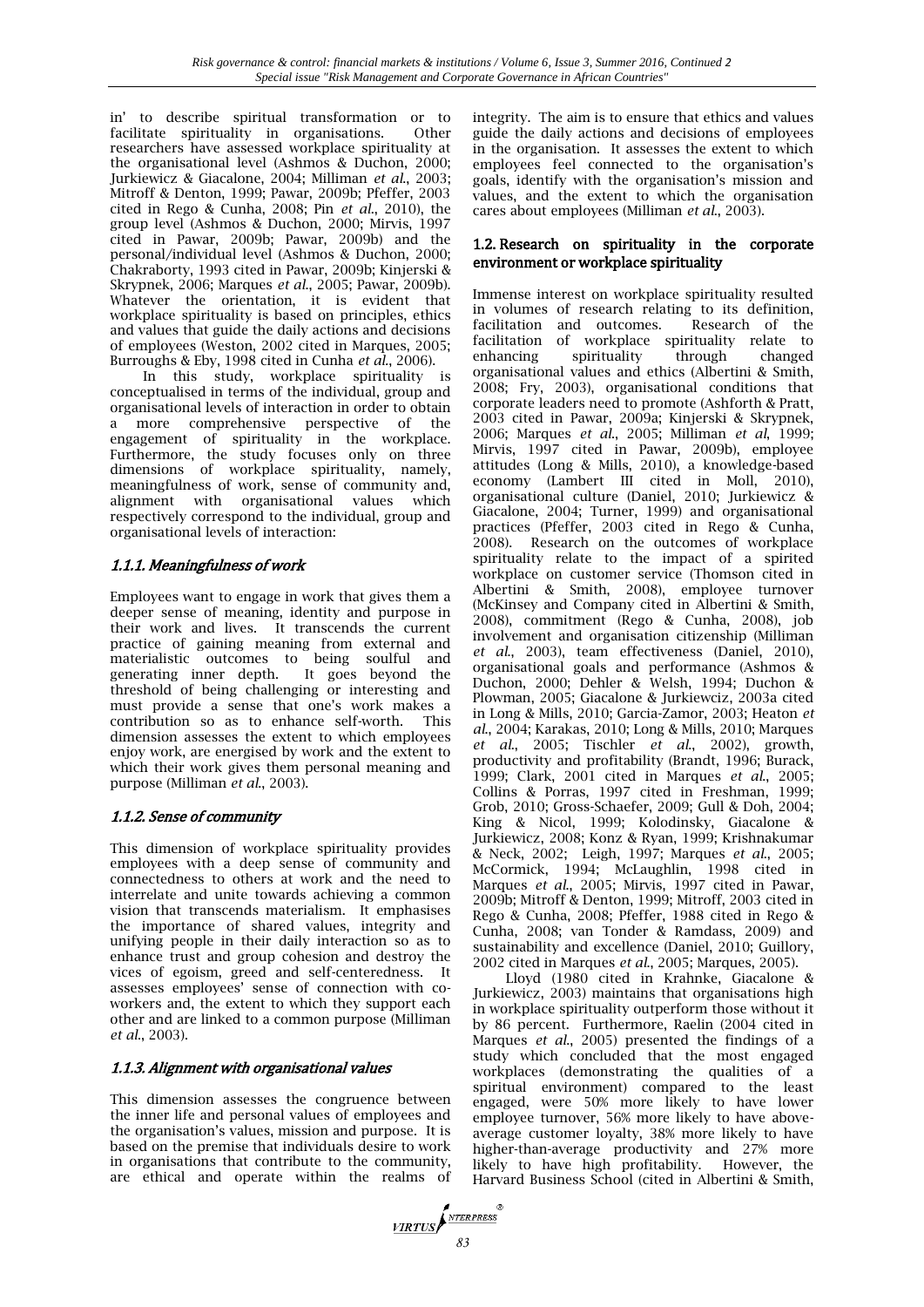2008) undertook a study on the correlation between corporate culture and profits, and found that more spirited companies outperformed the others by 400% to 500% with respect to net earnings, return on investment and shareholder value. Whilst this extensive array of research proves the importance of workplace spirituality, other researchers express their concerns that it serves a managerial purpose to manipulate and control employees (Bell & Taylor, 2003 cited in Grob, 2010; Brown, 2003; Cavanagh & Bandsuch, 2002; Fernando, 2005 cited in Karakas, 2010; Mirvis, 1997 cited in Pawar, 2009b) and to increase financial performance in organisations (Cavanagh & Bandsuch, 2002; Fernando, 2005 cited in Karakas, 2010). Evidently, the benefits of workplace spirituality outweigh the drawbacks (van Tonder & Ramdass, 2009) and are significant, longterm and positive but its successful incorporation and facilitation into the workplace requires time, energy and perseverance (Gross-Schaefer, 2009; Konz & Ryan, 1999). A constructive effort to achieve workplace spirituality would be to simultaneously enhance organisational citizenship behaviour.

#### 1.3. Definition and nature of corporate or organisational citizenship behaviour

Corporate or organisational citizenship behaviour (OCB) entails anything positive that people do out of their own volition which is beneficial to work colleagues and to the organisation. Although this discretionary behaviour does not constitute an employee's formal job requirements, it enhances an organisation's effective functioning (Robbins, Judge, Odendaal, & Roodt, 2009). This includes refraining from complaining and fault finding with others (Tambe & Shankar, 2014). Evidently, OCB is a 'major construct' in the areas of psychology and management (Organ & Ryan, 1995; Podsakoff, MacKenzie, Paine, & Bachrach, 2000). This innovative and spontaneous behaviour is a 'form of employee performance' (Smith, Organ, & Near, 1983) that extends beyond role requirements in order to accomplish organisational functions. These individuals may not be the top performers, yet they are willing to go beyond their efforts (Zhang, 2011).

OCB impacts on critical areas, such as, employee satisfaction, commitment, career development, personality, leadership and motivation (Organ & Lingl, 1995; Penner, Midili, & Kegelmeyer, 1997; Tang & Ibrahim, 1998). With today's work tasks being conducted in teams and where flexibility is of utmost importance, employees' good citizenship behaviours are needed. This includes helping team members, willingness to do extra work, avoiding conflicts, respecting rules and gracefully accommodating any impositions (Robbins *et al.*, 2009). Such organisations outperform others. OCB is above and beyond behaviours that are in the job description, non-compulsory, not '*directly'*  compensated by the organisation's reward system, and important to successful organisational performance (Organ, 1988 cited in Marshall, Moncrief, Lassk & Shepherd, 2012). According to Nasurdin, Nejati and Mei (2013), empirical studies on the effect of workplace spirituality on OCB remains limited. Podsakoff *et al.* (2000) affirm that the four major categories of antecedents that have been the focus of most research on OCBs comprised of characteristics relating to the individual, the organisation, task and leadership behaviours.

According to Podsakoff *et al.* (2009), most research on OCB concentrated on its potential predictors and researchers looked for new perspectives to improve workers' performance. Previous research has indicated that those 'germane' to the sales domain include civic virtue and helping behaviour (MacKenzie, Podsakoff & Fetter 1993; Netemeyer, 1997; Podsakoff & MacKenzie 1994, cited in Marshall, Moncrief, Lassk & Shepherd, 2012). Organ (1988, cited in Graham & Van Dyne, 2006) makes reference to compliance (obedience), altruism (helping), including courtesy, and sportsmanship to add value to the understanding of OCB by going beyond employee behaviours of a positive nature.

Crant (2000, cited in Graham & Dyne, 2006, p. 5) reviewed many employee behaviour constructs such as "proactive personality, personal initiative, role-breadth, self-efficacy, and taking charge" that are proactive, and recommended that future research should make comparisons with the various types of proactive behaviours. LePine, Ere and Johnson (2002) have documented that most prior research on OCB focused on altruism, courtesy and sportsmanship. The current study pays attention to the commonly known big five constructs of altruism (helping), conscientiousness, sportsmanship, courtesy and civic virtue and their relationship to workplace spirituality. Numerous studies have shown relationships between 'supervisory evaluations' relating to employee performance and OCB. In their study, MacKenzie and partners (1991, cited in Graham and Dyne, 2006) found that 300 insurance sales agents showed positive relationships between task performance, altruism OCB, and civic virtue OCB.

Although studies have escalated on OCB predictors, the role of spirituality in the workplace and OCB needs to be determined (Nasurdin *et al.*, 2013). The authors add that employees go the 'extra mile' by engaging in beneficial extra-role behaviours. Organisational citizenship behaviour represents those behaviours that extend beyond personal gains, self-interest and point-for-point rewards, aim at benefiting others and are characterised by five subdimensions, namely, altruism, conscientiousness, civic virtue, sportsmanship and courtesy (Organ, 1988 cited in Pawar, 2009a). These dimensions include behaviours such as, "helping co-workers, following company rules, not complaining, and actively participating in organisational affair" (Wang, Henrichs, Prieto & Howell, 2013, p. 2).

# 1.3.1. Altruism (Helping)

In today's environment, managers value OCB that creates a cooperative work environment. This makes some employees to go the extra length in performing their responsibilities whilst others choose to withhold such appropriate work behaviours, especially when such behaviours are not recognised, or do not result in direct or indirect benefits. According to Marshall, Moncrief, Lassk and Shepherd (2012), employees 'that exhibit helping behaviour' and 'civic virtue' are likely to obtain higher rewards. Helping behaviour is a composite of many citizenship behaviours. This includes altruism, courtesy, keeping peace, including cheer

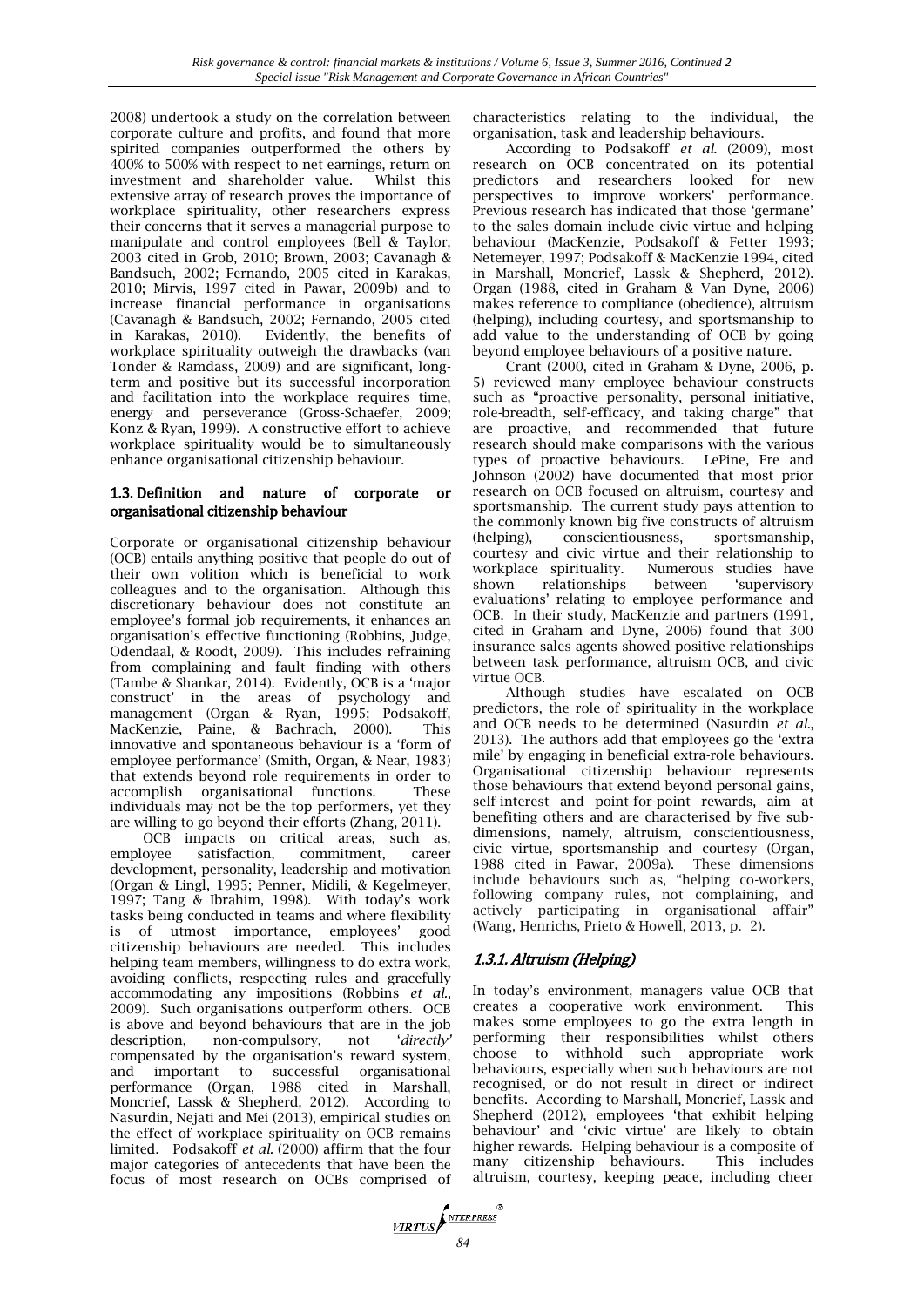leading which relate to actions to help co-workers, such as, orientating a new salesperson and training a salesperson with no experience (Podsakoff & MacKenzie, 1994 cited in Marshall, Moncrief, Lassk & Shepherd, 2012).

## 1.3.2. Conscientiousness

According to Redman and Snape (2005, cited in Bukhari, 2008), conscientiousness is discretionary behaviours seen as beyond the usual requirements of the job that relates to work rules, work attendance and job performance. In short, it is adherence to company rules and procedures also when nobody is watching. Conscientiousness (emphasis on responsibility and dedication) is likely to be the initial move for interpersonal helping, engaging in behaviours for the benefit of the organisation; thus, conscientiousness can be visible in many ways, including job performance (King, George & Hebl, 2005 cited in Bukhari, 2008). As a predictor, conscientiousness may be important for workplace behaviours as it gives direction for producing targeted behaviours (King *et al*. 2005 cited in Bukhari, 2008). Also, Ladd and Henry's research (2000) indicated that conscientiousness accounted for variance of a unique nature in citizenship which is targeted toward the company.

# 1.3.3. Sportsmanship

Wang, Prieto and Henrichs (2010) has documented that different studies revealed that different OCB variables could have different antecedents. For example, Konovsky and Organ (1996) found that conscientiousness (one of the Big Five Personality Factors) predicted generalised compliance, altruism, and civic virtue but not courtesy and sportsmanship. Ryan (2001) found that moral reasoning predicted helping behaviours and sportsmanship but not civic virtue. Role ambiguity and role conflict hold negative relationships with altruism, courtesy, and sportsmanship but not with conscientiousness and civic virtue (Podsakoff *et al.*, 2000). The above cited studies suggest the need to view the five dimensions of OCB as distinctive concepts even though they are all classified into the general category of OCB.

# 1.3.4. Courtesy

Courtesy incorporates gestures that help to prevent interpersonal problems from taking place. This includes, for example, giving early notice of the work schedule to a person that needs this and consulting others before taking actions that may affect them. It prevents problems for colleagues (Organ, 1997, cited in Tambe & Shanker, 2014). Courteous employees prevent crisis management by avoiding the creation of problems for co-workers (Podsakoff & MacKenzie, 1997). Courteous behaviours include the necessary steps to lessen problem effects and it includes encouragement to organisational employees when there is evidence of demoralisation and discouragement about their professional development (Tambe & Shanker, 2014). In short, courtesy reduces intergroup conflict, thus abating the time which is spent on conflict management issues (Podsakoff *et al.*, 2000). Courtesy includes giving employees sufficient notice to prepare

themselves for work in addition to their present work load (Tambe & Shanker, 2014).

### 1.3.5. Civic virtue

Civic virtue includes attending meetings which are not needed, yet this may help the organisation as well as keeping with organisational changes and making recommendations to improvements based on company operations and procedures. Civic virtue shows, for example, the responsible behaviour of a salesperson who also shows concern for the organisation and improvements to operations (MacKenzie, Podsakoff & Fetter 1993, cited in Marshall, Moncrief, Lassk & Shepherd, 2012). The proactive elements of information gathering and exercising influence can show beneficial results for individuals, organisations, and society (Graham & Van Dyne, 2006). Well documented in the literature is that with OCB good company citizens possessing organisational helping behaviour and civic virtue are likely to achieve rewards at a higher level in forms that the firm can directly control.

Civic virtue which represents a macro level interest indicates willingness for active participation in the company's interest, which includes screening of the environment for threats and opportunities and to settle for the best alternative. Such behaviours take place when employees closely identify themselves with the company and aspire to be an integral part of it (Podsakoff *et al*., 2000). Civic virtue needs participation for ultimate results and organisational effectiveness.

With involvement in civic virtue, skills development is evident benefitting people and society at large. Furthermore, those that demonstrate civic skills in information processing and persuasive communication may benefit with their careers. The utilisation of these skills in one arena may lead to other arenas too. Graham (1986) and Organ (1988) identified two aspects of civic virtue: prosocial behaviours associated with gathering information, and exercising influence with the intent of making positive contributions to the organisation. Both forms represent behaviour that is positively intended and proactive and, results in beneficial outcomes.

#### 2. RESEARCH METHODOLOGY

# 2.1. Research approach

The research methodology has been designed to undertake a quantitative, cross-sectional study to explore the relationship between workplace spirituality and corporate or organisational citizenship behaviour. The study assesses 5 hypotheses:

*Hypothesis 1*:The sub-dimensions of workplace spirituality (meaningfulness of work, sense of community, alignment with organisational values) significantly intercorrelate with each other.

*Hypothesis 2*: The sub-dimensions of organisational citizenship behaviour (altruism, conscientiousness, sportsmanship, courtesy, civic virtue) significantly intercorrelate with each other.

*Hypothesis 3:* There is a significant relationship between workplace spirituality and organisational citizenship behaviour.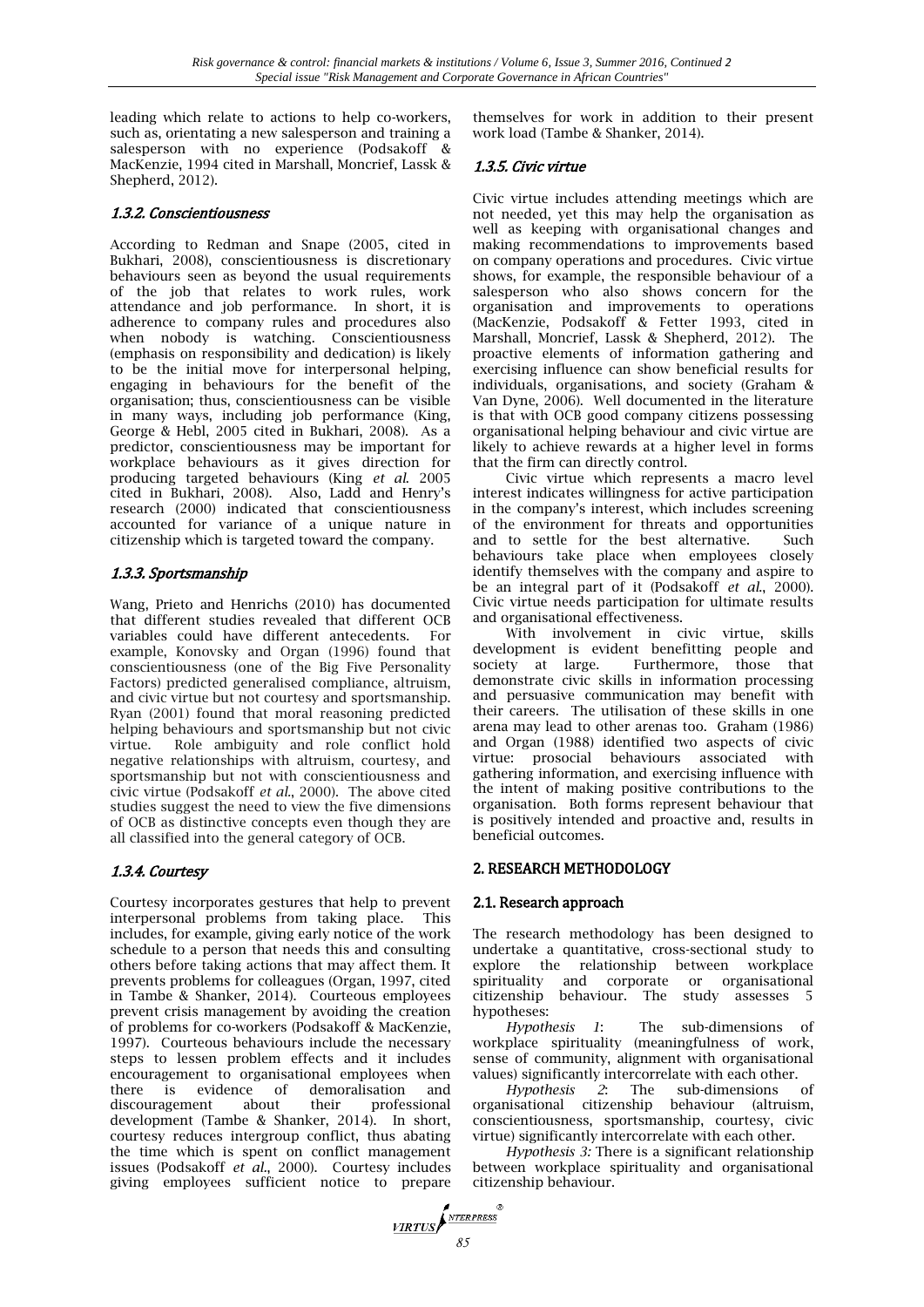*Hypothesis 4:*The sub-dimensions of workplace spirituality significantly intercorrelate with the sub-dimensions of organisational citizenship behaviour.

*Hypothesis 5:* The sub-dimensions of organisational citizenship behaviour (altruism, conscientiousness, sportsmanship, courtesy, civic virtue) significantly account for the variance in workplace spirituality.

# 2.2. Respondents

The population comprised of 76 staff members in a retail products outlet that focuses on quality and professionalism. The sample of 60 was drawn using a cluster sampling technique and a 79% response rate was secured. The adequacy of the sample for workplace spirituality and organisational citizenship behaviour was determined using the Kaiser-Meyer-Olkin Measure of Sampling Adequacy (0.823 and 0.603 respectively) and the Bartlett's Test of Sphericity (1083.809,  $p = 0.000$  and 1384.996,  $p =$ 0.000 respectively) which correspondingly indicated suitability and significance. The results indicate that the normality and homoscedasticity preconditions are satisfied. In terms of the composition of sample, the majority of the sample comprised of male employees (55.5%), are between the ages of 20-40 years of age (76.6%) with only 23.4% being over 40 years of age, are Indian (46.7%) followed by Black (23.3%), White (15%) and Coloured (11.7%) employees, have 0-5 years of tenure (40%) followed by those with 6 to 10 years of tenure (35%) thereby reflecting a young staff, and have a degree (43.3%) or a diploma (31.7%).

# 2.3. Measuring instrument

Data was collected using a questionnaire consisting of three sections. Section A related to the biographical information (gender, age, race, tenure, education) and was collected using a nominal scale with pre-coded option categories. Section B comprised of 21 items and measured workplace spirituality and is drawn from an established questionnaire by Milliman, Czaplewski and Ferguson (2003). The 21 items assessed meaningful work at the individual level (items 1 to 6), sense of community at the group level (items 7 to 13) and

alignment with organisation values at the organisation level (items 14 to 21). Section C comprised of 30 items and measured organisational citizenship behaviour consisting of the dimensions of altruism (items 1 to 4), conscientiousness (items 5 to 16), sportsmanship (items 17 to 23), courtesy (items 24 to 27) and civic virtue (items 28 to 30) (Organ, 1988). The items in Sections B and C were measured using a 1 to 7 point itemised rating scale ranging from disagree strongly (1), disagree (2), disagree slightly (3), neutral (4), agree slightly (5), agree (6) to agree strongly (7). In-house pretesting was adopted to assess the suitability of the instrument. Pilot testing was also carried out using 8 subjects, selected using the same procedures and protocols adopted for the larger sample. The feedback from the pilot testing confirmed that the instrument was appropriate in terms of relevance and construction.

# 2.4. Measures

The validity of Sections B (workplace spirituality) and C (organisational citizenship behaviour) of the questionnaire was assessed using Factor Analysis. A principal component analysis was used to extract initial factors and an iterated principal factor analysis was performed using SPSS with an Orthogonal Varimax Rotation. Only items with loadings >0.4 were considered to be significant. Furthermore, when items were significantly loaded on more than one factor, only that with the highest value was selected. In terms of workplace spirituality (Section B), three factors with latent roots greater than unity were extracted from the factor loading matrix with Factor 1 being meaningful work at the individual level, Factor 2 being alignment with organisational values and Factor 3 being sense of community (Table 1). In terms of organisational citizenship behaviour (Section C), five factors with latent roots greater than unity were extracted from the factor loading matrix with Factor 1 being altruism (helping), Factor 2 relating to conscientiousness, Factor 3 being sportsmanship, Factor 4 relating to civic virtue and Factor 5 being courtesy (Table 1). Hence, the results from the Factor Analysis confirm the validity of the instrument in measuring corporate or workplace spirituality and citizenship behaviour.

**Table 1.** Factor Analysis - Validity of the instrument

|               | <i>Workplace spirituality (Section B)</i> |       | Organisational Citizenship Behaviour (Section C) |            |                     |  |
|---------------|-------------------------------------------|-------|--------------------------------------------------|------------|---------------------|--|
| <b>Factor</b> | % of Total Variance<br>Eigenvalue         |       | <b>Factor</b>                                    | Eigenvalue | % of Total Variance |  |
|               | 6.024                                     | 28.69 |                                                  | 4.320      | 14.40               |  |
|               | 3.943                                     | 18.78 |                                                  | 4.192      | 13.97               |  |
|               | 3.861                                     | 18.39 |                                                  | 3.869      | 12.90               |  |
|               |                                           |       |                                                  | 3.627      | 12.09               |  |
|               |                                           |       |                                                  | 2.753      | 9.18                |  |

The reliability of Section B of the questionnaire relating to workplace spirituality was determined using Cronbach's Coefficient Alpha (Alpha = 0.954). This alpha coefficient indicates a very high level of internal consistency of the items and, hence, a high degree of reliability with reliabilities of the dimensions of workplace spirituality being very high: Meaningfulness of work (0.901), sense of community (0.881) and alignment with organisational values (0.885). The reliability of

Section C of the questionnaire relating organisational citizenship behaviour was determined using Cronbach's Coefficient Alpha (Alpha = 0.787). This alpha coefficient indicates a high level of internal consistency of the items and, hence, a high degree of reliability with item reliabilities of the dimensions of organisational citizenship behaviour ranging from moderate to high: conscientiousness (0.582), sportsmanship (0.585), courtesy (0.771), civic virtue (0.835) and altruism (0.857) (Table 2).

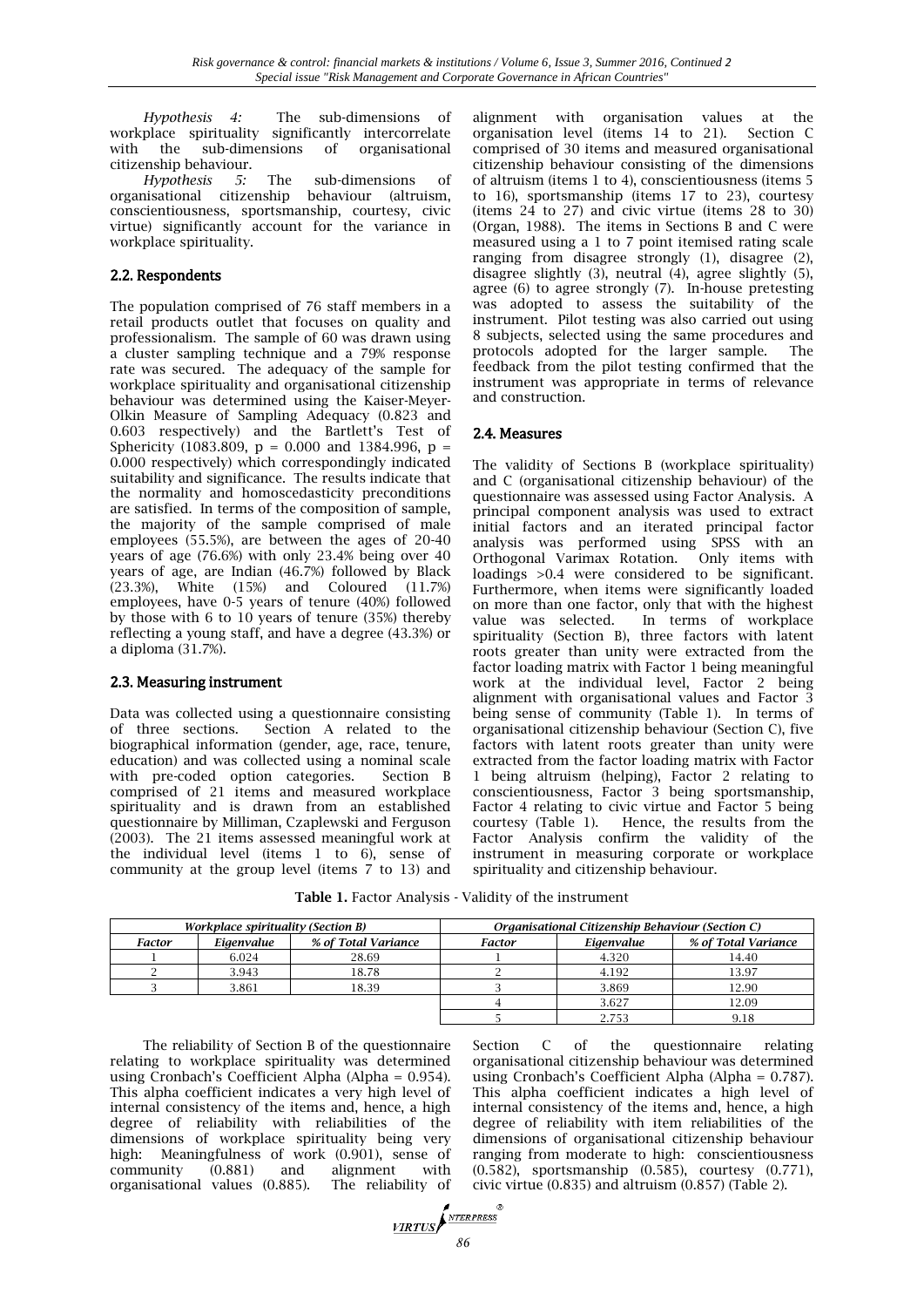| Overall Reliability and Reliabilities per dimension of<br>Workplace spirituality |                  | Overall Reliability and Reliabilities per dimension of<br>Organisational Citizenship Behaviour |                  |  |
|----------------------------------------------------------------------------------|------------------|------------------------------------------------------------------------------------------------|------------------|--|
| Dimension                                                                        | Cronbach's Alpha | <b>Dimension</b>                                                                               | Cronbach's Alpha |  |
| Meaningfulness of work                                                           | 0.901            | Altruism                                                                                       | 0.857            |  |
| Sense of community                                                               | 0.881            | Conscientiousness                                                                              | 0.582            |  |
| Alignment with organisational values                                             | 0.885            | Sportsmanship                                                                                  | 0.585            |  |
| Overall Workplace Spirituality                                                   | 0.954            | Courtesv                                                                                       | 0.771            |  |
|                                                                                  |                  | Civic virtue                                                                                   | 0.835            |  |
|                                                                                  |                  | Overall Organisational Citizenship Behaviour                                                   | 0.787            |  |

#### 2.5. Administration of the measuring instrument

The questionnaires were administered personally by a research assistant which provided the opportunity for clarification.

The data was captured using Excel (2007), processed with SPSS Version 19.0 and presented using tabular representations.

#### 3. RESULTS

#### 2.6. Statistical analysis

Descriptive (means, standard deviations) and inferential (correlation, multiple regression) statistics were used to analyse the quantitative data. Employees were requested to respond to the dimensions of workplace spirituality and organisational citizenship behaviour using a 1 to 7 point itemised rating scale and the descriptive statistics were computed (Table 3).

**Table 3.** Descriptive statistics: Dimensions of workplace spirituality and organisational citizenship behaviour

|                                                             | Mean  | 95% Confidence Interval |                    |           |      |      |  |  |  |
|-------------------------------------------------------------|-------|-------------------------|--------------------|-----------|------|------|--|--|--|
| <b>Dimension</b>                                            |       | <b>Lower Bound</b>      | <b>Upper Bound</b> | Std. Dev. | Min. | Max. |  |  |  |
| Workplace Spirituality (Overall Mean = 4.458)               |       |                         |                    |           |      |      |  |  |  |
| Meaningfulness of work                                      | 4.697 | 4.426                   | 4.968              | 1.0485    |      |      |  |  |  |
| Sense of community                                          | 4.369 | 4.106                   | 4.633              | 1.0198    |      |      |  |  |  |
| Alignment with organisational values                        | 4.308 | 4.054                   | 4.563              | 0.9865    |      |      |  |  |  |
| Organisational Citizenship Behaviour (Overall Mean = 4.333) |       |                         |                    |           |      |      |  |  |  |
| Altruism                                                    | 4.488 | 4.223                   | 4.752              | 1.0224    |      |      |  |  |  |
| Conscientiousness                                           | 4.236 | 4.093                   | 4.380              | 0.5558    |      |      |  |  |  |
| Sportsmanship                                               | 4.181 | 3.999                   | 4.363              | 1.0142    |      |      |  |  |  |
| Courtesy                                                    | 4.371 | 4.109                   | 4.633              | 1.0756    |      |      |  |  |  |
| Civic virtue                                                | 4.389 | 4.111                   | 4.667              | 0.7052    |      |      |  |  |  |

From Table 3, it is evident that the organisation is fairly high rated in terms of workplace spirituality with greatest emphasis being placed on meaningfulness of work (Mean =  $4.697$ ), followed by sense of community (Mean = 4.369) and then alignment with organisational values (Mean = 4.308). When compared against a maximum attainable score of 7, there is room for improvement. In order to assess the areas of satisfaction and areas of improvement, frequency analyses were undertaken for each dimension.

In terms of meaningfulness of work, the majority of employees experience joy in their work, have an energised spirit due to their work, feel their connecting of their work with what they believe is important in life, look forward to coming to work and derive personal meaning from their work. An area of meaningfulness of work that can improve is the connection between work and social good. In terms of sense of community, the feeling of being part of a family/community working and working cooperatively towards a common purpose at work is evident in the organisation. Areas of improvement are the issues of employees genuinely caring for and supporting each other. In terms of alignment with organisational values, employees expressed positive feelings about the goals, values and conscience of the organisation. Areas of improvement are the issues of caring for all employees, the poor and feeling connected with the mission of the organisation.

From Table 3, it is evident that the organisation displays a fairly high level of organisational citizenship behaviour, which in descending level are altruism (Mean =  $4.488$ ), civic virtue (Mean =  $4.389$ ), courtesy (Mean = 4.371), conscientiousness (Mean = 4.236) and sportsmanship (Mean = 4.181). When compared against a maximum attainable score of 7, there is room for improvement. In order to assess the areas of satisfaction and areas of improvement, frequency analyses were undertaken for each dimension.

In terms of altruism, it is evident that the majority of employees are willing to assist during absenteeism, to orientate new employees and when workloads increase. An area of improvement is simply offering assistance to others in a crisis. In terms of civic virtue, employees stay informed about organisational developments and offer suggestions to improve operations. An area of improvement is attending and participating in meetings regarding the company. In terms of courtesy, it is evident that employees try to avoid creating problems for others and consider the effects of their actions on coworkers. An area of improvement is greater need to inform key stakeholders when taking important decisions. In terms of conscientiousness, it is clearly evident that employees are not absent often and do not take extra breaks. Also, employees are punctual, volunteer to do work that is not part of their job when needed to and do not waste company time. Areas of improvement, though not frequently occurring, is to reduce coasting towards the end of the day, engage in more innovative suggestions to improve overall quality, and to willingly attend functions to enhance the overall image of the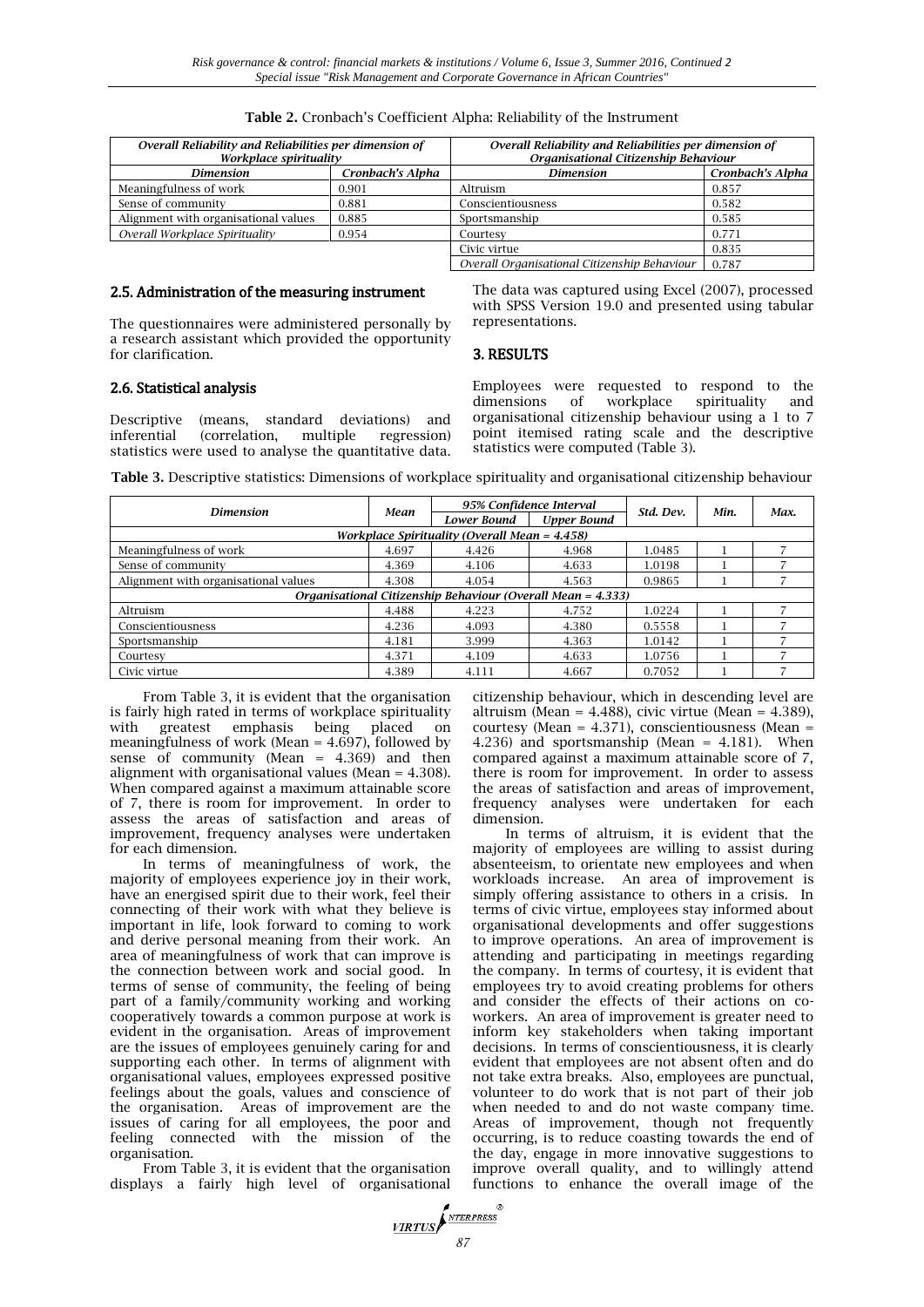organisation even though it is not prescribed in their job description or by the institution. In terms of sportsmanship, several areas of improvement were identified with the most serious being employees constantly complaining about trivial matters. Other areas of improvement include fault finding, resistance to change, prioritising own work problems and not thinking of others and lack of tolerance for occasional inconveniences.

The relationships amongst the sub-dimensions of workplace spirituality and organisational citizenship behaviour were also analysed.

#### 3.1. Hypothesis 1

The sub-dimensions of workplace spirituality (meaningfulness of work, sense of community, alignment with organisational values) significantly intercorrelate with each other (Table 4).

**Table 4.** Intercorrelations amongst the sub-dimensions of workplace spirituality

| r/p | Meaningfulness of work | Sense of community | Alignment with organisational values |
|-----|------------------------|--------------------|--------------------------------------|
|     | 1.000                  |                    |                                      |
| n   |                        |                    |                                      |
|     | 0.832                  | 1.000              |                                      |
| n   | $0.000*$               |                    |                                      |
|     | 0.777                  | 0.845              | $1.000\,$                            |
| n   | $0.000*$               | $0.000*$           |                                      |
|     |                        |                    |                                      |

*Note: \* p < 0.01*

Table 4 reflects that the sub-dimensions of workplace spirituality significantly and strongly intercorrelate with each other at the 1% level of significance. Therefore, hypothesis 1 may be accepted.

#### 3.2. Hypothesis 2

The sub-dimensions of organisational citizenship conscientiousness. sportsmanship, courtesy, civic virtue) significantly intercorrelate with each other (Table 5).

**Table 5.** Intercorrelations amongst the sub-dimensions of organisational citizenship behaviour

| 1.000<br>0.107 | 1.000                                                                                                                                   |          |           |       |
|----------------|-----------------------------------------------------------------------------------------------------------------------------------------|----------|-----------|-------|
|                |                                                                                                                                         |          |           |       |
|                |                                                                                                                                         |          |           |       |
|                |                                                                                                                                         |          |           |       |
| 0.022          | 0.310                                                                                                                                   | 1.000    |           |       |
| 0.865          | $0.016**$                                                                                                                               |          |           |       |
| 0.342          | 0.508                                                                                                                                   | 0.194    | 1.000     |       |
| $0.008*$       | $0.000*$                                                                                                                                | 0.137    |           |       |
| 0.550          | 0.188                                                                                                                                   | $-0.164$ | 0.285     | 1.000 |
| $0.000*$       | 0.150                                                                                                                                   | 0.212    | $0.027**$ |       |
|                | 0.418<br>$M_{\odot}$ to $\star$ $\star$ $\star$ $\wedge$ $\wedge$ $\uparrow$ $\star$ $\star$ $\star$ $\star$ $\wedge$ $\wedge$ $\vdash$ |          |           |       |

*Note: \* p < 0.01; \*\* p < 0.05*

Table 5 indicates that there is a significant relationship between altruism and courtesy and civic virtue respectively at the 1% level of significance. Conscientious also significantly correlates with courtesy at the 1% level of significance and with sportsmanship at the 5% level of significance. Courtesy and civic virtue significantly correlate with each other at the 5% level of significance. No significant relationships were noted between altruism and conscientiousness, altruism and sportsmanship, conscientiousness and civic virtue, sportsmanship and courtesy and, sportsmanship and civic virtue. Hence, hypothesis 2 may only be partially accepted.

#### 3.3. Hypothesis 3

There is a significant relationship between workplace spirituality and organisational citizenship behaviour (Table 6).

**Table 6.** Correlation between workplace spirituality and organisational citizenship behaviour

| <b>Dimension</b>    | r/n | Organisational Citizenship Behaviour |  |  |  |
|---------------------|-----|--------------------------------------|--|--|--|
| Workplace           | r   | 0.246                                |  |  |  |
| spirituality        |     | $0.050**$                            |  |  |  |
| Note: ** $p < 0.05$ |     |                                      |  |  |  |

Table 6 reflects that there is a significant relationship between workplace spirituality and organisational citizenship behaviour at the 5% level of significance. Hence, hypothesis 3 may be accepted.

#### 3.4. Hypothesis 4

The sub-dimensions of workplace spirituality significantly intercorrelate with the sub-dimensions of organisational citizenship behaviour (Table 7).

Table 7 reflects that there is a significant relationship between meaningfulness of work and altruism, sportsmanship and civic virtue respectively at the 5% level of significance. In addition, there is a significant relationship between sense of community and civic virtue at the 1% level of significance and altruism and sportsmanship respectively at the 5% level of significance. Furthermore, there is a significant relationship between alignment with organisational values and altruism and civic virtue respectively at the 1% level of significance and sportsmanship and courtesy respectively at the 5% level of significance. No other relationships show significance. Hence, hypothesis 4 may be partially accepted.

#### 3.5. Hypothesis 5

The sub-dimensions of organisational citizenship<br>behaviour (altruism, conscientiousness, behaviour (altruism, conscientiousness, sportsmanship, courtesy, civic virtue) significantly account for the variance in workplace spirituality (Table 8).

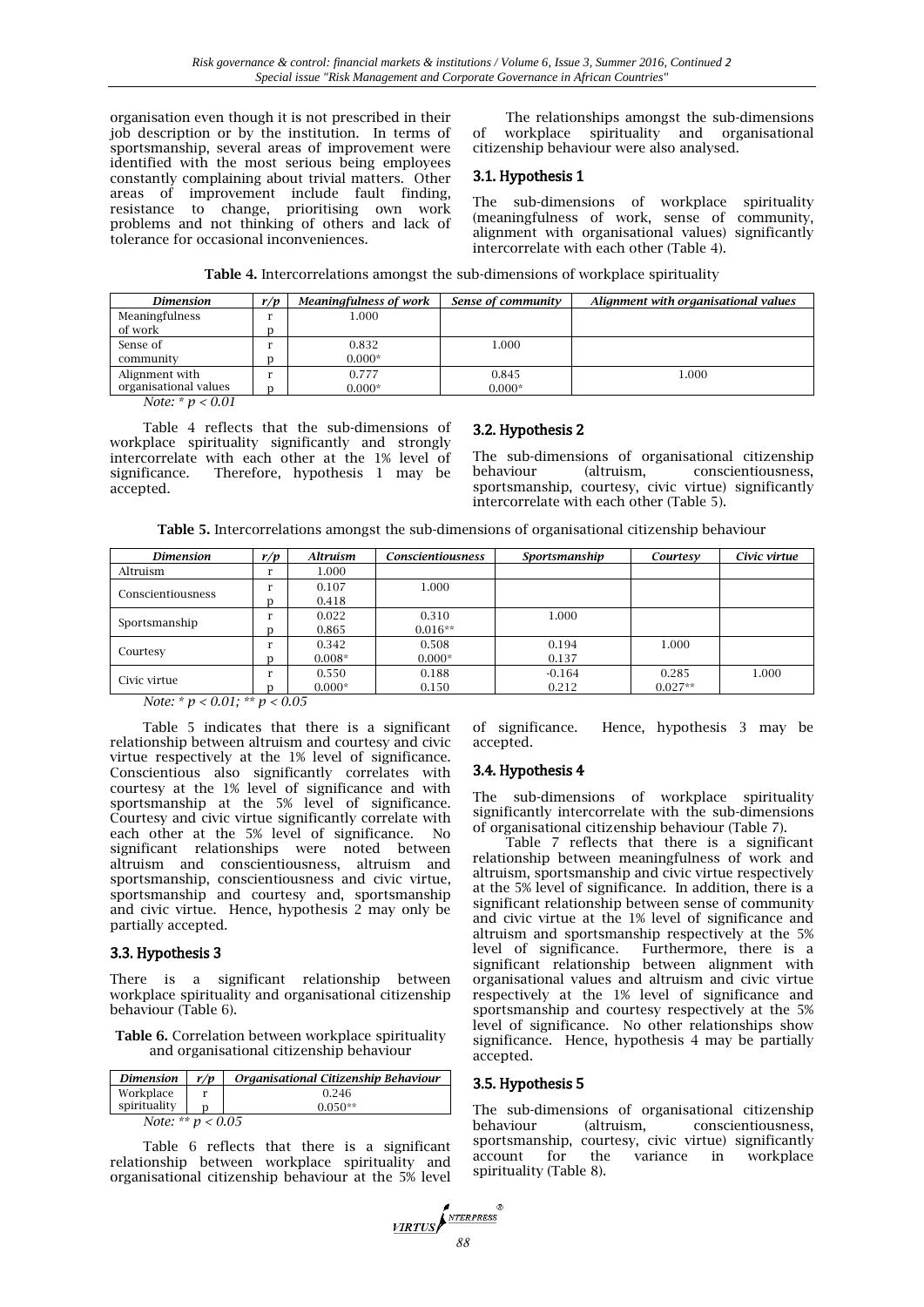| <b>Dimension</b>  | r/p | Meaningfulness of work | Sense of community | Alignment with organisational values |
|-------------------|-----|------------------------|--------------------|--------------------------------------|
| Altruism          |     | 0.262                  | 0.300              | 0.430                                |
|                   |     | $0.043**$              | $0.020**$          | $0.001*$                             |
|                   |     | 0.205                  | 0.089              | 0.175                                |
| Conscientiousness |     | 0.116                  | 0.501              | 0.182                                |
|                   |     | $-0.287$               | $-0.320$           | $-0.255$                             |
| Sportsmanship     |     | $0.026**$              | $0.013**$          | $0.050**$                            |
|                   |     | 0.184                  | 0.231              | 0.272                                |
| Courtesy          |     | 0.160                  | 0.075              | $0.035**$                            |
| Civic virtue      |     | 0.310                  | 0.467              | 0.510                                |
|                   |     | $0.016**$              | $0.000*$           | $0.000*$                             |

#### **Table 7.** Intercorrelations amongst the sub-dimensions of workplace spirituality and the sub-dimensions of organisational citizenship behaviour

*Note: \* p < 0.01; \*\* p < 0.05*

**Table 8.** Multiple Regression: Workplace Spirituality and the dimensions of organisational citizenship behaviour

| Model Summary                           |                                   |              |                                     |                            |                     |  |  |
|-----------------------------------------|-----------------------------------|--------------|-------------------------------------|----------------------------|---------------------|--|--|
| Model                                   | R<br>R Square                     |              | <b>Adjusted R Square</b>            | Std. Error of the Estimate |                     |  |  |
|                                         | $0.604$ <sup>a</sup><br>0.364     |              | 0.306                               | 0.82211                    |                     |  |  |
| <sup>a</sup> Predictors: (Constant). OD |                                   |              |                                     |                            |                     |  |  |
|                                         |                                   | Coefficients |                                     |                            |                     |  |  |
| Model                                   | <b>Unstandarised Coefficients</b> |              | <b>Standardised</b><br>Coefficients | t                          | <b>Significance</b> |  |  |
|                                         | R                                 | Std. Error   | <b>Beta</b>                         |                            |                     |  |  |
| (Constant)                              | 2.349                             | 1.024        |                                     | 2.294                      | 0.026               |  |  |
| Altruism                                | 0.224                             | 0.131        | 0.232                               | 1.710                      | 0.093               |  |  |
| Conscientiousness                       | 0.233                             |              | 0.131                               | 0.989                      | 0.327               |  |  |
| Sportsmanship                           | $-0.382$                          | 0.166        | $-0.273$                            | $-2.294$                   | 0.026               |  |  |
| Courtesy                                | 0.096                             | 0.131        | 0.098                               | 0.732                      | 0.468               |  |  |
| Civic virtue                            | 0.261                             | 0.126        | 0.285                               | 2.078                      | 0.042               |  |  |

Table 8 reflects that the sub-dimensions of organisational citizenship behaviour having the greatest impact on workplace spirituality, based on significance and Beta loadings, are civic virtue and sportsmanship respectively. It is evident that these sub-dimensions of organisational citizenship behaviour account for 30.6% of the variance in workplace spirituality. Hence, hypothesis 5 may be accepted.

# 3.6. Discussion

The organisation is fairly highly rated in terms of workplace spirituality with greatest emphasis being placed on meaningfulness of work, followed by sense of community and then alignment with organisational values. The implication is that the leadership in the organisation is effectively embracing workplace spirituality into their workplace, strategies (Burack, 1999; Gogoi, 2005 cited in Karakas, 2010; Konz & Ryan, 1999; Wagner-Marsh & Conley, 1999) and organisational culture (Fawcett, Brau, Rhoads, Whitlark & Fawcett, 2008; Milliman *et al.*, 1999; van Tonder & Ramdass, 2009; Wagner-Marsh & Conley, 1999), is fostering a spiritual mindset (Marques *et al*., 2005), boosting organisational values (Daniel, 2010) and creating hospitable work spaces while strengthening organisational goals and performance (Conger, 1997 cited in Burack, 1999). Whilst workplace spirituality is not a panacea for solving the moral and ethical ills that contemporary organisations face (Boyle & Healy, 2003 cited in Cunha, Rego & D'Oliveira, 2006), by this organisation embodying workplace spirituality it is successfully creating a new organisational ethos. Clearly, the organisation is transforming to a more humanistic workplace where more humanistic practices and policies prevail and spiritual principles and values are becoming significant elements of the organisation's culture (Butts, 1999; Bygrave & Macmillan, 2008; Garcia-Zamor, 2003; Turner, 1999). Evidently, corporations that provide their employees with opportunities for spiritual development perform better than those that do not (Konz & Ryan, 1999). They have the potential to grow faster, increase efficiencies, produce higher returns on investment (Krahnke *et al*., 2003) and increase their performance and profitability (Brandt, 1996; Konz & Ryan, 1999; Leigh, 1997; McCormick, 1994; Mirvis, 1997 cited in Pawar, 2009b). In this organisation, areas of improvement do exist. In terms of meaningfulness of work, the organisation needs to enhance the connection between work and social good. In terms of sense of community, employees need to further nurture and genuinely display caring and support for each other. In terms of alignment with organisational values, the organisation needs to display greater care for all employees, the poor and enhance employees' feelings of being connected with the mission of the organisation.

The organisation also displays a fairly high level of organisational citizenship behaviour, which in descending level are altruism, civic virtue, courtesy, conscientiousness and sportsmanship. A high level of OCB enhances an organisation's effective functioning (Robbins *et al*., 2009). This level of OCB also implies that the employees are not necessarily top performers but are willing to go beyond their efforts, which is particularly significant as the focus in this organisation is on working in teams where flexibility is of utmost importance.

The results also indicate that the subdimensions of workplace spirituality significantly and strongly intercorrelate with each other at the 1%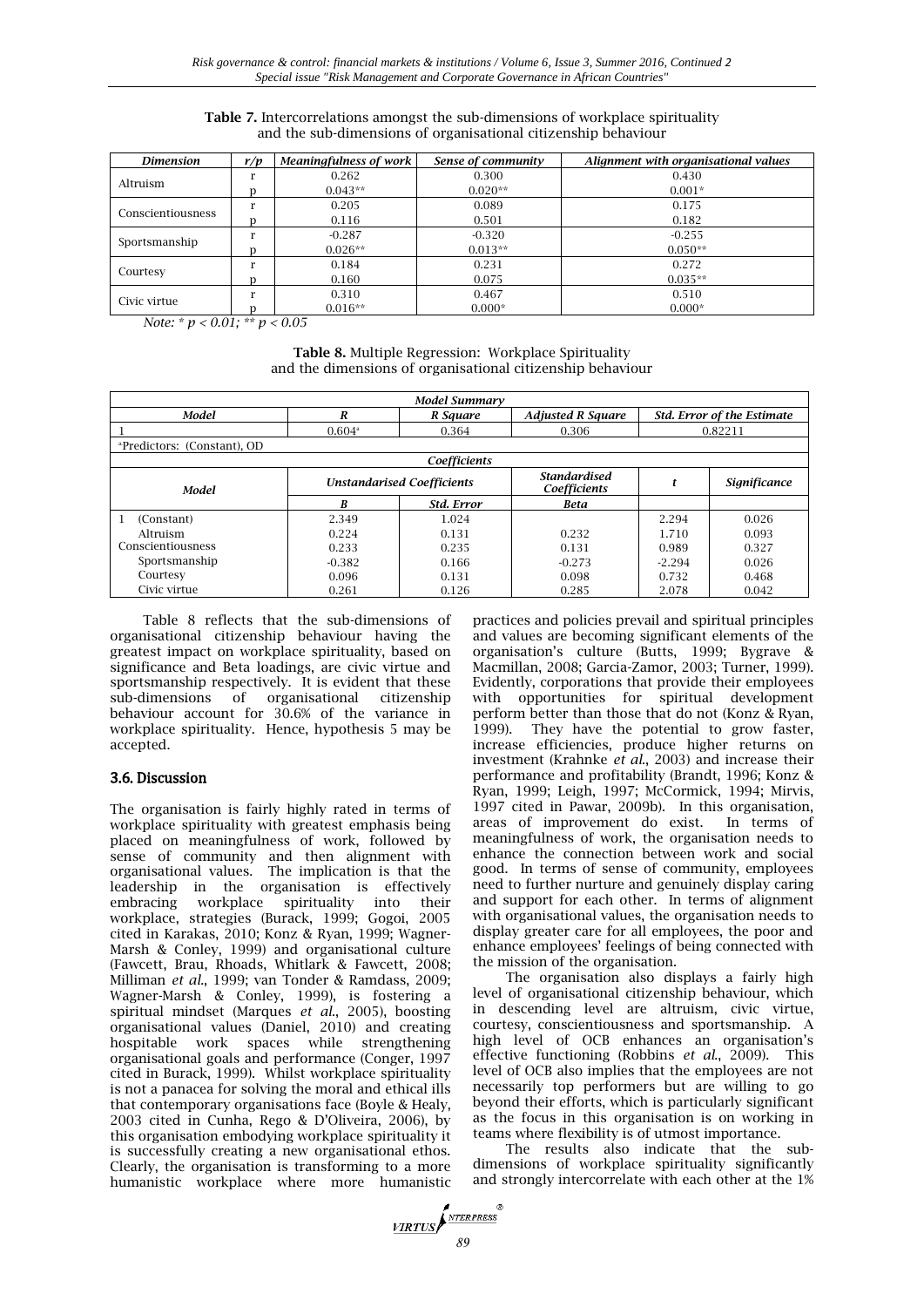level of significance. The implication is that enhancing any one of the dimensions of workplace spirituality has the potential to have a snowballing or rippling effect to enhance all other dimensions. Furthermore, in terms of OCB, significant relationships exist between altruism and courtesy, altruism and civic virtue, conscientious and courtesy, conscientiousness and sportsmanship and, courtesy and civic virtue. These significant relationships reflect that the organisation enjoys a co-operative work environment with reduced potential for crises and conflict, and active participation in the company's interest as well as enhanced perceptions of organisational justice. However, in their study, Konovsky and Organ (1996) found that conscientiousness was significantly related to all five types of OCB and, conscientiousness was significantly related to civic virtue, which was not found in the current study.

The results of the study also reflect a significant relationship between workplace spirituality and organisational citizenship behaviour. In fact, significant relationships exist between meaningfulness of work and altruism, sportsmanship, and civic virtue respectively. The implication is that the greater meaning employees derive from the work, the more willing they are to help co-workers, to refrain from complaining and fault finding with others and to make positive contributions to the organisation. In addition, there is a significant relationship between sense of community and civic virtue, altruism and sportsmanship respectively. This implies that the greater employees are connected to others at work and work in unison towards achieving common goals, the more willing they will be to participate in the company's interest, to help co-workers and refrain from complaining and fault finding. Furthermore, there is a significant relationship between alignment with organisational values and altruism, civic virtue, sportsmanship and courtesy respectively. The implication is that the greater the alignment between employees' inner life and personal values and the organisation's values, mission and purpose, the greater the willingness of employees to assist co-workers, to overlook faults and to reduce crises and conflict. The results also reflect that civic virtue and sportsmanship have the greatest impact on workplace spirituality which emphasises the importance of prosocial behaviours and gracefully accommodating impositions to enhancing workplace spirituality and making a positive contribution to the organisation. The results confirm the need to view the five dimensions of OCB as distinctive concepts even though they are all classified into the general category of OCB, a conclusion also derived from the findings of Wang, Prieto and Henrichs (2010), Konovsky and Organ (1996), Ryan (2001) and Podsakoff *et al.* (2000). Undoubtedly, high levels of workplace spirituality correlated significantly with high levels of organisational citizenship behaviour has the potential to increase commitment, productivity, deepen relationships in the workplace, enhance human capital, and assure growth and long run profitability.

## 4. CONCLUSION AND RECOMMENDATIONS

The organisation is fairly highly rated in terms of workplace spirituality. Although there is evidence of a truly spiritual work environment, this can be maintained and enhanced by the organisation by solidifying the connection between work and social good, by employees further nurturing and genuinely displaying care and support for each other, and the organisation displaying greater care for all employees, the poor and enhancing employees' feelings of being connected with the mission of the organisation.

Furthermore, the organisation also displays a fairly high level of organisational citizenship behaviour. This can be sustained and enhanced by instilling in employees, via organisational values, greater tolerance and less inclinations to complain or find fault (sportsmanship), greater responsibility and dedication (conscientiousness), enhancing courtesy to reduce crises and conflict, and engaging in greater prosocial (civic virtue) and helping behaviours.

The results of the study also reflect a significant relationship between workplace spirituality and organisational citizenship behaviour and, that civic virtue and sportsmanship are strong predictors of workplace spirituality. It is therefore, recommended that organisational practices, policies, principles and values should channel employees to create a cooperative work environment, to enhance responsibility and dedication, to be more tolerant and gracefully accommodate imposition, to develop good interpersonal relations that prevents crises and conflict and to positively contribute towards the growth of the organisation. This will enable employees to derive greater meaning from their work, feel connected to others at work and work in unison towards achieving common goals and enhancing the alignment between employees' inner life and personal values and the organisation's values, mission and purpose. Enhancing workplace spirituality and organisational citizenship behaviour will enable the organisation to create a more harmonious and people-centered work environment, enhance human capital, deepen relationships at work and, develop the potential to grow faster, increase efficiencies, performance and profitability.

#### REFERENCES

- 1. Albertini, E., & Smith, D.P.J. (2008). A spiritual audit of a retail branch of a South African bank. South African Journal of Human Resource Management, 6(1), 10-21.
- 2. Ashmos, D.P., & Duchon, D. (2000). Spirituality at work: A conceptualization and measure. Journal of Management Inquiry, June 2000, 9(2), 134-145.
- 3. Brandt, E. (1996). Workplace trends: corporate pioneers explore spirituality. HR Magazine, April 1996, 82-87.
- 4. Brown, R.B. (2003). Organisational spirituality: The sceptic's version. Organisation, 10, 393-400.
- 5. Bukhari, Z.U. (2008). Key antecedents of organisational citizenship behavior (OCB) in the banking sector of Pakistan. International Journal of Business and Management, 3(12), 106-115.
- 6. Burack, E.H. (1999). Spirituality in the workplace. Journal of Organisational Change Management, Bradford, 12(4), 280-291.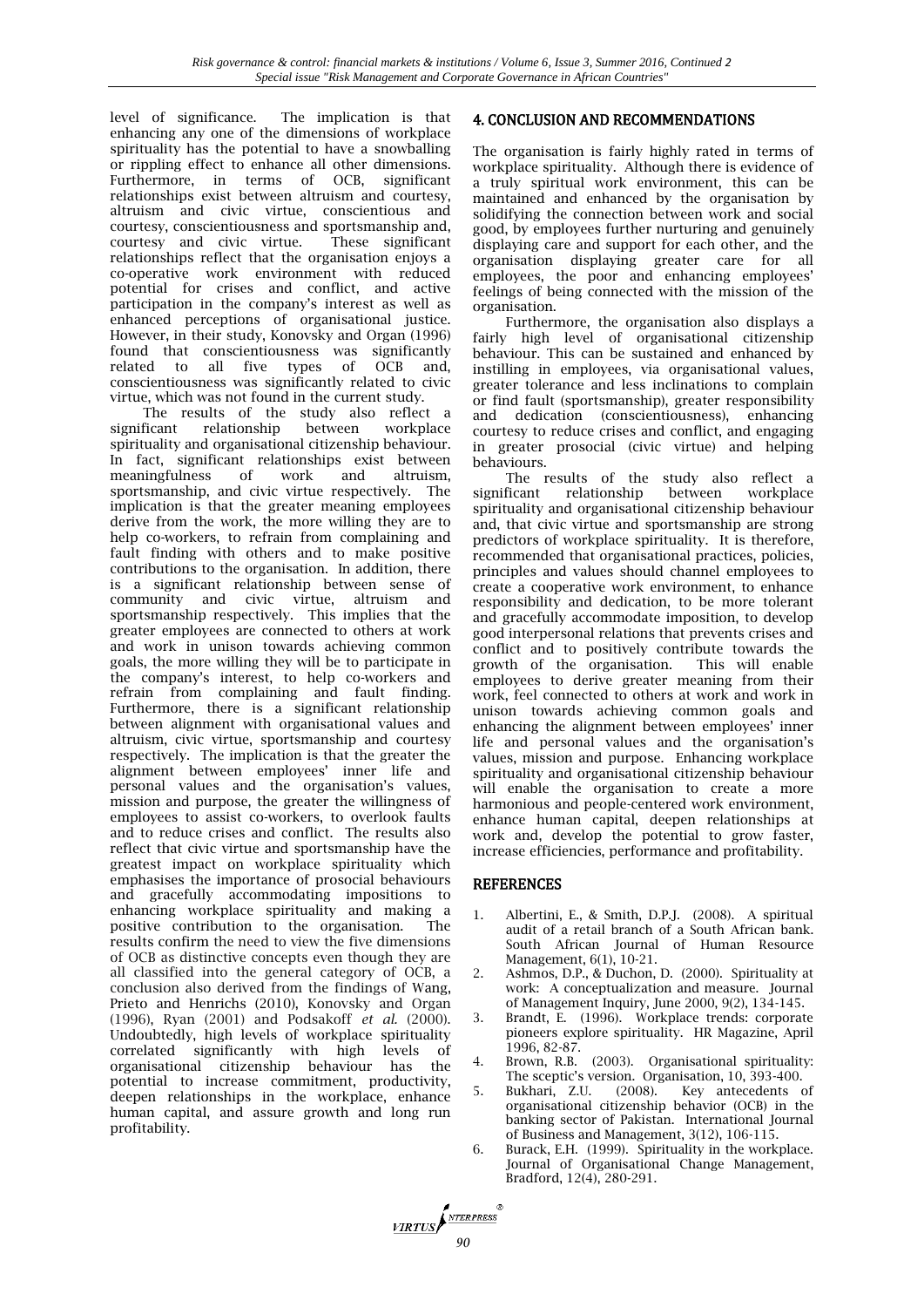- 7. Butts, D. (1999). Spirituality at work: an overview. Journal of Organisational Change Management, Bradford, 12(4), 328-332.
- 8. Bygrave, C., & Macmillan, S. (2008). Spirituality in the workplace: A wake up call from the American dream. Journal of Workplace Rights, 13(1), 93- 112.
- 9. Cavanagh, G.F., & Bandsuch, M.R. (2002). Virtue as a benchmark for spirituality in business. Journal of Business Ethics, 38(1-2), 109-117.
- 10. Caudron, S. (1997). The search for meaning at work. Training and Development, 51(9), 24-32.
- 11. Cunha, M.P., Rego, A., & D'Oliveira, T. (2006). Organisational spiritualities: An ideology-based typology. Business and Society, June 2006, 45(2), 211-234.
- 12. Daniel, J.L. (2010). The effect of workplace spirituality on team effectiveness. Journal of Management Development, 29(5), 442-456.
- 13. De Klerk-Luttig, J. (2008). Spirituality in the workplace: a reality for South African teachers. South African Journal of Education, 28, 505-517.
- 14. Dehler, G.E., & Welsh, M.A. (1994). Spirituality and organisational transformation: implications for the new management paradigm. Journal of Managerial Psychology, 9(6), 17-26.
- 15. Duchon, D.P., & Plowman, D.A. (2005). Nurturing spirit at work: Impact on work unit performance. The Leadership Quarterly, 16, 807-833.
- 16. Fawcett, S.E., Brau, J.C., Rhoads, G.K., Whitlark, D., & Fawcett, A.D. (2008). Spirituality and organisational culture: Cultivating the ABCs of an inspiring workplace. International Journal of Public Administration, 31, 420-438.
- 17. Freshman, B. (1999). An exploratory analysis of definitions and applications of spirituality in the workplace. Journal of Organisational Change Management, Bradford, 12(4), 318-327.
- 18. Fry,  $\tilde{L}W$ . (2003). Toward a theory of spiritual leadership. The Leadership Quarterly, 14(6), 693- 727.
- 19. Garcia-Zamor, J-C. (2003). Workplace spirituality and organisational performance. Public Administration Review, May/June 2003, 63(3). 355-363.
- 20. Graham, J.W. (1986). Organisational citizenship behavior informed by political theory. Chicago, IL:Paper presented at the Annual Meeting of the Academy of Management.
- 21. Graham, J.W., & Van Dyne, L. (2006). Gathering information and exercising influence: Two forms of civic virtue organisational citizenship behavior. Employee Responsibility and Rights Journal, 18, 89-109.
- 22. Grob, C. (2010). Spiritual cleansing: A case study on how spirituality can be mis/used by a company. Management Revue, 21(1), 60-81.
- 23. Gross-Schaefer, A. (2009). Reaching for the stars: Effective tools for the creation of a more spiritual workplace. Employee Relations Law Journal, 35(1), 25-42.
- 24. Gull, G.A., & Doh, J. (2004). The transmutation of the organisation: Toward a more spiritual workplace. Journal of Management Inquiry, 13(2), 128-139.
- 25. Heaton, D.P., Schmidt-Wilk, J., & Travis, F. (2004). Constructs, methods, and measures for researching spirituality in organisations. Journal of Organisational Change Management, 17(1), 62- 82.
- 26. Itstime. (2009). Seven principles of spirituality in the workplace. The Institute of Management Excellence. http://www.itstime.com/rainbow.htm. Accessed 22 September 2009.
- Johnson, A.L. (2007). Mary Parker Follet: Laying the foundations for spirituality in the workplace. International Journal of Public Administration, 30, 425-439.
- 28. Jurkiewicz, C.L., & Giacalone, R.A. (2004). A values framework for measuring the impact of workplace spirituality and organisational performance. Journal of Business Ethics, 49, 129- 142.
- 29. Karakas, F. (2010). Spirituality and performance in organisations: A literature review. Journal of Business Ethics, 94, 89-106.
- 30. Kim, L. (2009). Improving the workplace with spirituality. The Journal for Quality and Participation, October, 32(3), 32-35.<br>King LE, & Crowther, M.R. (2004).
- 31. King, J.E., & Crowther, M.R. (2004). The measurement of religiosity and spirituality: Examples and issues from psychology. Journal of Organisational Change Management, 17(1), 83-101.
- 32. King, S., & Nicol, D.M. (1999). Organisational enhancement through recognition of individual spirituality: Reflections of Jaques and Jung. Journal of Organisational Change Management, 12(3), 234-242.
- 33. Kinjerski, V., & Skrypnek, B.J. (2006). Creating organisational conditions that foster employee spirit at work. Leadership and Organisation Development Journal, 27(4), 280-295.
- 34. Kinjerski, V., & Skrypnek, B.J. (2004). Defining spirit at work: finding common ground. Journal of Organisational Change Management, 17(1), 26-42.
- 35. Kolodinsky, R.W., Giacalone, R.A., & Jurkiewicz, C.L. (2008). Workplace values and outcomes: Exploring personal, organisational, and interactive workplace spirituality. Journal of Business Ethics, 81, 465-480.
- 36. Konovsky, M., & Organ, D. (1996). Dispositional and contextual determinants of organisational citizenship behavior. Journal of Organisational Behavior, 17, 253-266.
- 37. Konz, G.N.P., & Ryan, F.X. (1999). Maintaining an organisational spirituality: no easy task. Journal of Organisational Change Management, Bradford, 12(3), 200-210.
- 38. Krahnke, K., Giacalone, R.A., & Jurkiewicz, C.L. (2003). Point-counterpoint: measuring workplace spirituality. Journal of Organisational Change Management, 16(4), 396-405.
- 39. Krishnakumar, S., & Neck, C.P. (2002). The 'what', 'why' and 'how' of spirituality in the workplace. Journal of Managerial Psychology, 17(3), 153-164.
- 40. Ladd, D., & Henry, R. (2000). Helping coworkers and helping the organisation: The role of support perceptions, exchange ideology, and conscientiousness. Journal of Applied Social Psychology, 30(10), 2028-2049.
- 41. Leigh, P. (1997). The new spirit at work. Training and Development, 51(3), 26-33.
- 42. LePine, J.A., Ere, R.A., & Johnson, D.E. (2002). The nature and dimensionality of organisational citizenship behavior: A critical review and metaanalysis. The Journal of Applied Psychology, 87, 52–65.
- 43. Long, B.S., & Mills, J.H. (2010). Workplace spirituality, contested meaning, and the culture of organisation: A critical sensemaking account. Journal of Organisational Change Management, 23(3), 325-341.
- 44. Marques, J. (2005). HR's crucial role in the establishment of spirituality in the workplace. The Journal of American Academy of Business, Cambridge, September 2005, 7(2), 27-31.